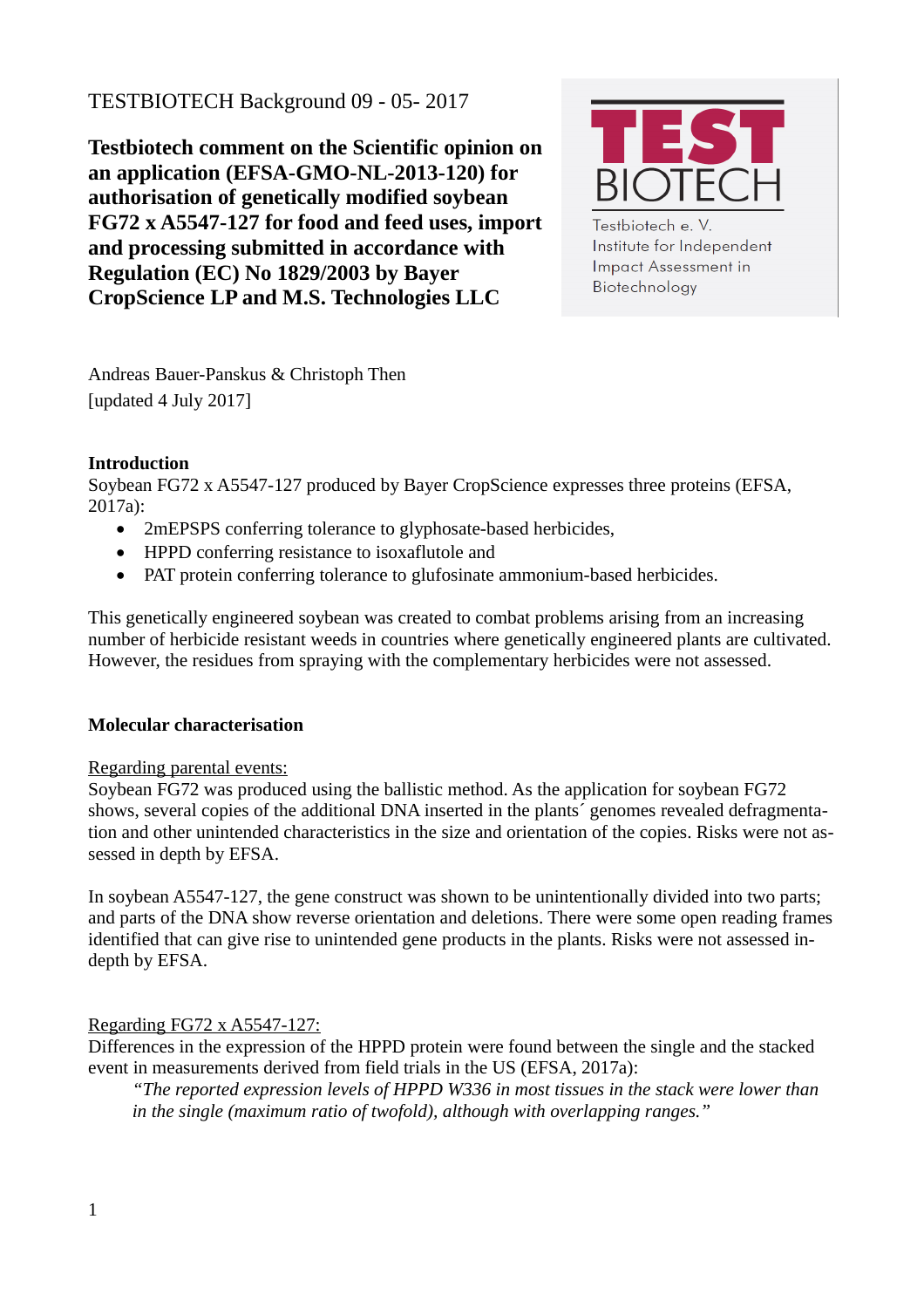Further, data generated in Brazil give a clear indication that the stacking of the event influenced the level of protein expression:

*"Overall levels of HPPD W336 for both FG72 x A5547-127 and FG72 were low; levels of HPPD W336 in FG72 9 A5547-127 were below the method's limit of quantification, whereas in the single they were quantifiable."* 

As a result, further investigations are necessary to assess the combinatorial genomic effects.

#### **Comparative analysis (for compositional analysis and agronomic traits and the phenotype)**

#### Agronomic characteristics

The data on agronomic characteristics also indicate genomic effects or – and this would also need to be assessed – genome x environmental interaction:

*"However, for the endpoints stand count (early and final) and plant vigour the per-site summary statistics revealed that the observed differences can be mainly attributed to data derived from the sites where soybean FG72 x A5547-127 introgressed into MST39 was tested (maturity group 3 sites), where a reduction of ca. 50% was observed. Such reduction was not observed for the single events FG72 and A5547-127 previously assessed by the GMO Panel (EFSA GMO Panel, 2011c, 2015). The GMO Panel requested further information, but from the submitted data, it was not possible to fully characterise the observed differences."* 

The results from the field trials should be assessed in more detail, looking at specific interactions between the additional DNA and the genetic background of the different plant varieties, as well as interaction between the environment and the genome.

## Composition

Around half of the data assessed showed significant differences compared to the non-GM variety:

*"The combination of test of difference and test of equivalence could be applied to the remaining 61 endpoints, with the following results:*

- *Statistically significant differences between soybean FG72 9 A5547-127 (untreated) and the non-GM comparator were identified for 28 endpoints. 25 All the endpoints fell under equivalence category I.*
- *Statistically significant differences between soybean FG72 9 A5547-127 (treated) and the non-GM comparator were identified for 39 endpoints. 26 All the endpoints fell under equivalency category I."*

Although these differences were classified under category I, the high number of significant changes, in combination with the genomic effects and differences in the agronomic characteristics, should be investigated further.

But EFSA failed to require further studies e.g.

- Omics studies (proteomics, transcriptomics, metabolomics) to assist the compositional analysis and the assessment of the phenotypical changes.
- Investigations of changes in content of miRNA which can be taken up from the gut and render biological effects across border of life domains (Zhang et al., 2012).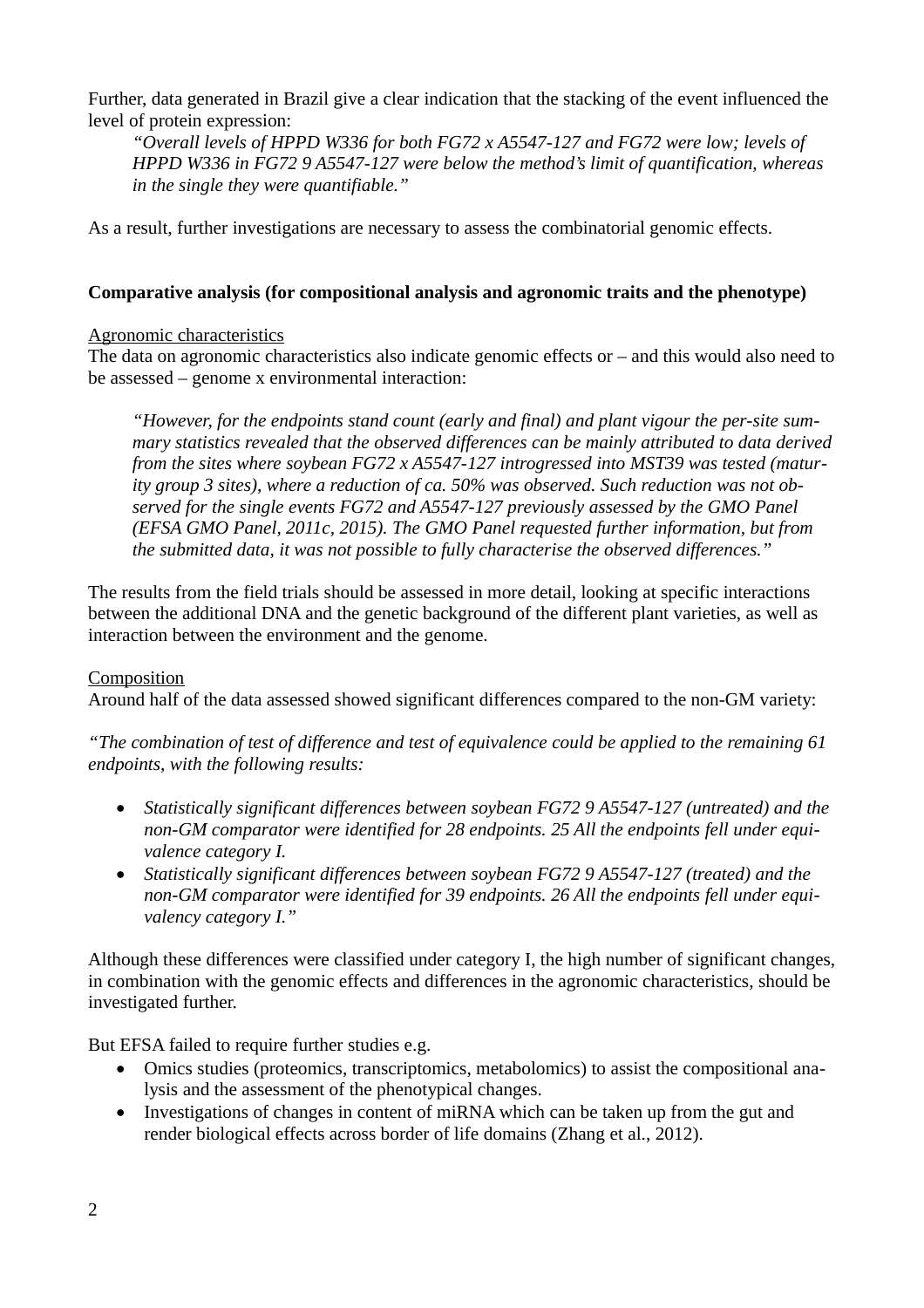- Exposing the plants to a wide range of defined biotic or abiotic stressors to assess the true range of possible changes in the plants´ composition.
- More varieties inheriting the trait should have been included to investigate how the gene constructs interact with the genetic background of the plants.

Further, as experts from Member States explain (EFSA, 2017b), due to the expression of the HPPD W336 protein, FG72 x A5547-127 and FG72 are resistant not only to isoxaflutole, which belongs to the isoxazoles, but possibly also to other herbicide families, e.g. triketones and pyroxazoles. In this respect, the transgenic trait has not been described comprehensively and the comparative assessment should possibly consider GM material that has also been treated with other herbicides.

As experts from Member States further explain (EFSA, 2017b), the plants were either treated, or not treated, with the three complementary herbicides in combination. It cannot be ruled out that the effects of isoxaflutole, glyphosate and glufosinate work against each other and cancel each other out therefore, comparative assessment studies should also include GMO treated with each of the herbicides separately.

Based on the available data, no final conclusions can be drawn on the safety of the plants.

## **Toxicology**

No feeding studies were presented with the whole food and feed:

- A subchronic 90-day feeding study of sufficient quality was provided for soybean FG72 but it suffered from major methodological deficiencies and was rejected by EFSA.
- No subchronic 90-day feeding study was provided for soybean A5547-127.
- No feeding study with stacked soybean FG72 x A5547-127 was presented.

Therefore, health risks stemming from feeding whole food and feed cannot be assessed. This kind of data should have been requested, especially in awareness of the high number of significant changes in compositional analysis, the effects observed on plant characteristics and the observed genomic effects.

Further, testing of whole food and feed is especially relevant for assessing potential health effects resulting from the combination of the residues from spraying with glyphosate, isoxaflutole and glufosinate.

The application of the complementary herbicides is part of regular agricultural practice in the cultivation of herbicide-resistant plants. Therefore, it can be expected that the residues from spraying will always be present in the harvest and could be seen as inevitable "constituents".

In general, EFSA considers residues from spraying with the complementary herbicide to be outside the remit of the GMO panel. However, from a scientific and regulatory point of view, it cannot be justified that herbicide-resistant genetically engineered plants are assessed for health risks whilst at the same time residues from spraying with complementary herbicides are left aside. Health risk assessment cannot be reduced to what is required under Regulation 396/ 2005 (Pesticide Regulation) since this assessment does not take the specific pattern of exposure and relevant cumulative effects into account.

Due to the specific agricultural practices that go along with the cultivation of herbicide-resistant plants, there are specific patterns of applications, exposure and occurrence of specific metabolites and an emergence of combinatorial effects that require special attention. For example, large-scale commercial cultivation of these plants results in a strong selective pressure on weeds to develop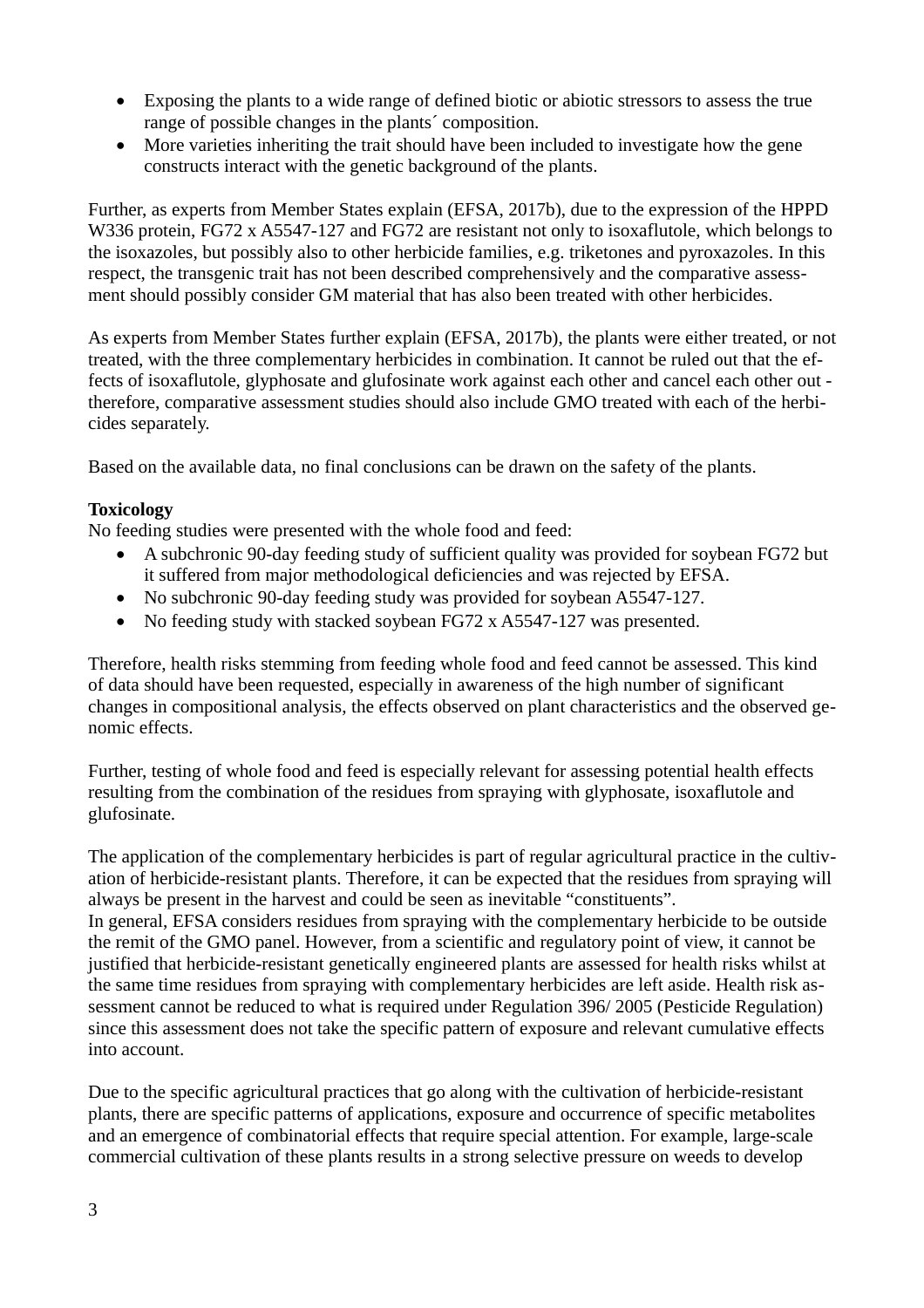resistance to the herbicides (Sammons & Gaines, 2014). This problem is also relevant for health risk assessment, since it has led to increasing amounts of glyphosate being sprayed (Benbrook, 2016) and subsequently more residues in the harvest (Cuhra, 2015). Specific agricultural practices applied in the cultivation of these herbicide-resistant plants mean that, for example, specific patterns of applications, exposure, occurrence of specific metabolites and emergence of combinatorial effects all require special attention. Herbicide-resistant plants are meant to survive the application of the complementary herbicide while most other plants will die after short time. Thus, residues of glufosinate, glyphosate and isoxaflutole, their metabolites and additives to the formulated product might accumulate and interact in the plants.

As a publication by Kleter et al. (2011) shows, using herbicides to spray genetically engineered herbicide-resistant plants does indeed lead to patterns of residues and exposure that are not taken into account in regular pesticide registration. Further, according to a reasoned legal opinion drawn up by Kraemer (2012), from a regulatory point of view, residues from spraying with complementary herbicides have to be taken into account in the risk assessment of genetically engineered plants.

In regard to the pending application, there are specific reasons for concern: Isoxaflutole is classified as "probably carcinogenic" (see: Reuter, 2015), or classified as a suspected human carcinogen (EFSA, 2016). Further, there are ongoing discussions about whether glyphosate is "probably carcinogenic" (IARC, 2015). Glufosinate is suspected of having negative impacts on health (EFSA, 2005) and was already about to be phased out in the EU (EU Pesticides Database, 2017) because of being classified as showing reproductive toxicity.<sup>[1](#page-3-0)</sup> Meanwhile their approval periods were exten-ded.<sup>[2](#page-3-1)</sup> It is also known to cause residues from spraying if used as a complementary herbicide on genetically engineered plants.

In 2016, EFSA presented its peer review of the pesticide risk assessment of the active substance isoxaflutole (EFSA, 2016), which clearly shows major data deficiencies in regard to the requirements of Pesticide Regulation 396/2005. As a result, EFSA was unable to set MRLs for isoxaflutole and its metabolites for applications to genetically engineered soybeans.

Furthermore, in 2015, EFSA presented the results of the risk assessment of glyphosate. EFSA stated in its opinion (EFSA, 2015a) that there were not enough data available on the application of glyphosate to genetically engineered plants resistant to the herbicide. For this reason, EFSA was unable to deliver a conclusive risk assessment on the actual risks of residues from spraying with glyphosate and the various glyphosate formulations.

Consequently, the EFSA assessment cannot show that genetically engineered soybeans sprayed with isoxaflutole, glyphosate and glufosinate are safe.

In addition, there are many other substances such as oestrogens, allergens and antinutritional compounds present in the plants that in interaction with trait-related characteristics might act as stressors: There is a considerable amount of literature indicating that glyphosate formulations can act as so-called endocrine disruptors (see, for example, Thongprakaisang et al., 2013; Çağlar & Kolankaya, 2008; de Liz Oliveira Cavalli et al., 2013; Omran & Salama, 2013). Endocrine effects were found when young rats were exposed to soy milk in combination with glyphosate (Nardi et al., 2016). Since soybeans also produce a number of plant oestrogens with hormonal activity (de

<span id="page-3-0"></span><sup>1</sup> <http://ec.europa.eu/food/plant/pesticides/eu-pesticides-database/public/?event=homepage&language=EN>

<span id="page-3-1"></span><sup>&</sup>lt;sup>2</sup> COMMISSION IMPLEMENTING REGULATION (EU) 2015/404, Official Journal of the European Union L 67/6, [http://eur-lex.europa.eu/legal-content/EN/TXT/?uri=uriserv%3AOJ.L\\_.2015.067.01.0006.01.ENG](http://eur-lex.europa.eu/legal-content/EN/TXT/?uri=uriserv%3AOJ.L_.2015.067.01.0006.01.ENG)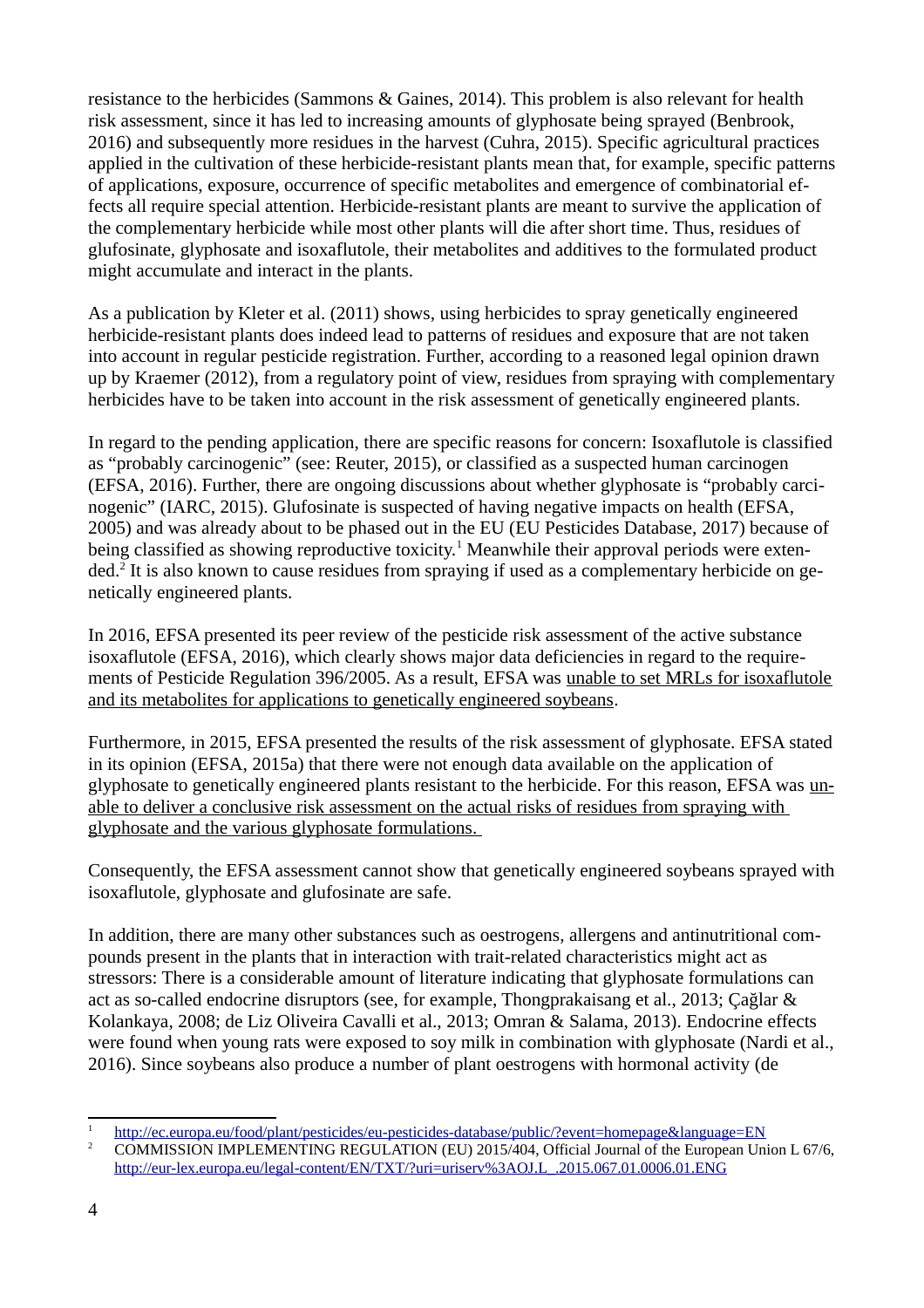Lemos, 2001), there might be some synergistic or additive interaction with the residues from spraying with glyphosate formulations.

There are further relevant issues: For example, the potential impact on the intestinal microbiome also has to be considered. Such effects might be caused by the residues from spraying since glyphosate has been shown to have negative effects on the composition of the intestinal flora of cattle (Reuter et al., 2007) and poultry (Shehata et al., 2013). Further, Bremmer and Leist (1997) examined the possible conversion of NAG to glufosinate in rats. Up to 10% deacetylation occurred at a low dose of 3 mg/kg bw as shown by the occurrence of glufosinate in the faeces. The authors concluded, however, that most of the conversion was caused by bacteria in the colon and rectum although toxicity findings indicate partial bioavailability (Bremmer & Leist, 1997, see also EFSA 2017 (b)).

As a result, there is a huge gap in the safety assessment of the genetically engineered soybeans that cannot be filled by adjustments to the MRLs applicable under the Pesticide Regulation. Consequently, the impact of residues from spraying in the plants must be assessed before the soybeans can be declared safe. The failure to do so poses real safety risks to humans, animals and the environment generally.

In any case, both the EU pesticide regulation and the GMO regulation require a high level of protection for health and the environment. Thus, in regard to herbicide-resistant plants, specific assessment of residues from spraying with complementary herbicides must be considered to be a prerequisite for granting authorisation. In addition, cumulative effects have to be investigated if a plant contains or produces other compounds of potential toxicity.

It should be acknowledged, that no new methodology is needed to assess the health risks emerging from the combinatorial application of the herbicides and their potential interaction with the other plant constituents. There is, for example, no need to apply methods such as the Monte Carlo Risk Assessment (MCRA) because the majority of potential stressors can be expected to occur in a fixed combination and follow a specific pattern of exposure. Rather, the methods currently available (*in vivo* and / or *in vitro*) are sufficient to assess the health effects: For example, Regulation (EC) No 1907/2006 (REACH) provides guidance on how substances that are in fact mixtures (isomeric mixtures, MCS (multi-constituent substance) and UVCB (substances of unknown or variable composition, complex reaction products or biological materials) should be assessed for their PBT/vPvB (persistent, bioaccumulative and toxic) properties. In general, due to the nature of "substances of unknown or variable composition, complex reaction products or biological materials" it is not possible to make reliable predictions about the additive, or synergistic, or antagonistic mode of effects. Therefore, such substances have to be tested as a mixture, not as single compounds. For example, chronic feeding studies are a well-established method to generate the relevant data.

## **Allergenicity**

There are several relevant issues regarding allergenicity and the immune system that were left aside in EFSA risk assessment:

- The residues from spraying might lead to adjuvant effects in the plant's allergens.
- No non-IGE-mediated immune reactions were assessed although these effects must be considered relevant (Mills et al., 2013).
- The assessment did not take the risk for more vulnerable groups of the population, such as infants (EFSA, 2010), into account.
- No blood samples from patients with a known allergenicity to soybeans were investigated.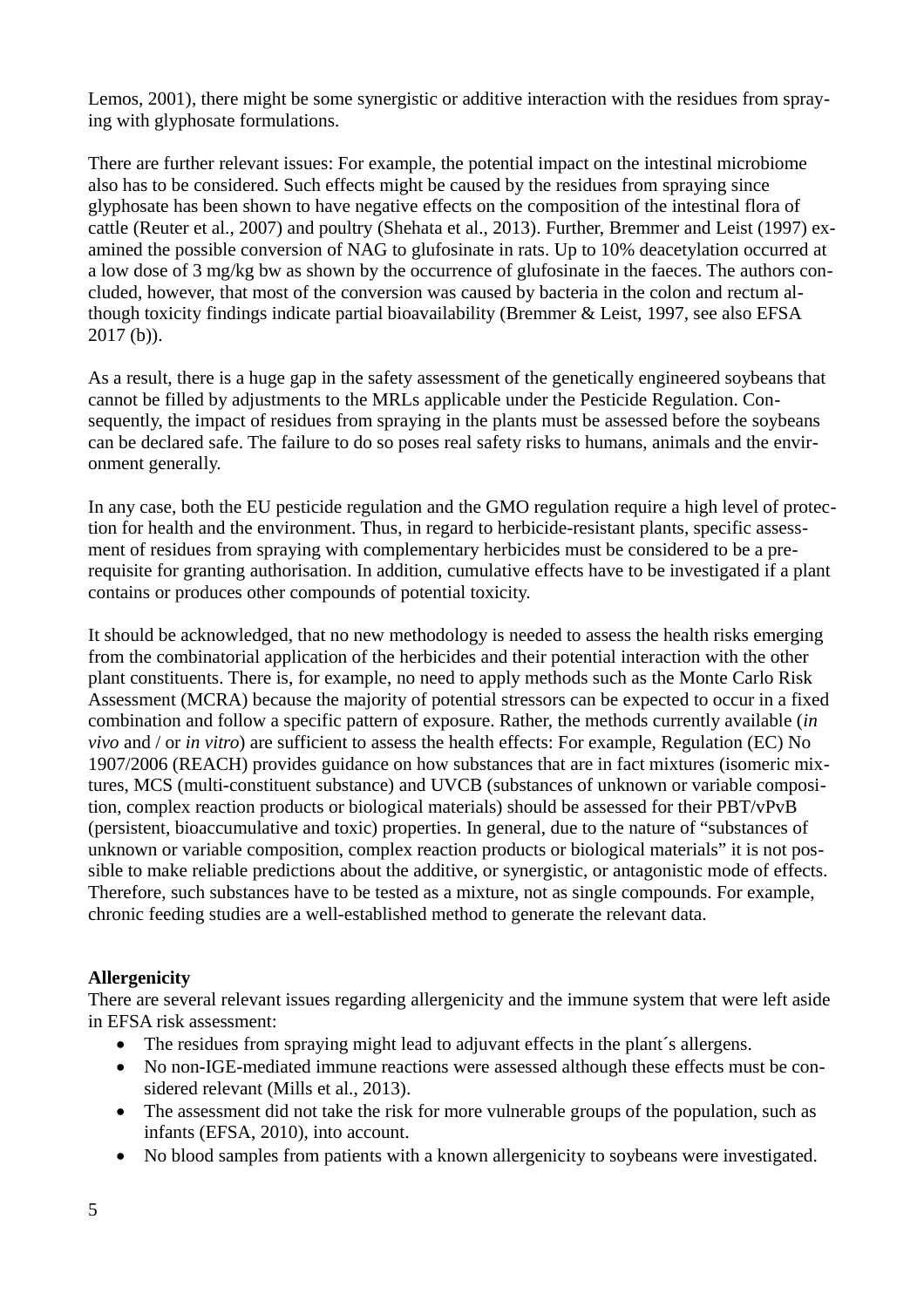An analysis published by EFSA experts and other scientists recently found that, in general, open questions remain regarding the allergenicity assessment of genetically engineered plants, especially in the case of engineered soybeans (Selb et al., 2017).

Overall, the assessment is insufficient to exclude impacts on the immune system.

#### **Others**

Monitoring should be case specific. Exact data on the exposure to the soybeans should be made available. Possible health impacts must be monitored in detail. Controls regarding residues from spraying with glyphosate, glufosinate and isoxaflutole have to be established. Accumulated effects that might stem from mixtures with other genetically engineered plants have to be taken into account in the monitoring plan.

## **Conclusions and recommendations**

The risk assessment by EFSA is not acceptable in its present form. It does not identify knowledge gaps and uncertainties and fails to assess toxicity, or impact on immune system and the reproductive system. The monitoring plan has to be rejected because it will not make essential data available.

## **References:**

Benbrook, C.M. (2016) Trends in glyphosate herbicide use in the United States and globally. Environmental Sciences Europe, 28(1): 3.

Bremmer, J.N. and Leist, K.-H. (1997) Disodium-N-acetyl-L-glufosinate; AE F099730 - Hazard evaluation of Lglufosinate produced intestinally from N-acetyl-L-glufosinate. Hoechst Schering AgrEvo GmbH, Safety Evaluation Frankfurt. TOX97/014. A58659. Unpublished. (see FAO publication on

[https://web.archive.org/web/20060101000000\\*/http://www.fao.org/ag/agp/agpp/pesticid/jmpr/Dow](https://web.archive.org/web/20060101000000*/http://www.fao.org/ag/agp/agpp/pesticid/jmpr/Download/98/glufosi3.pdf) [nload/98/glufosi3.pdf](https://web.archive.org/web/20060101000000*/http://www.fao.org/ag/agp/agpp/pesticid/jmpr/Download/98/glufosi3.pdf) )

Çağlar, S., & Kolankaya, D. (2008) The effect of sub-acute and sub-chronic exposure of rats to the glyphosate-based herbicide Roundup. Environmental toxicology and pharmacology, 25(1): 57-62.

Cuhra, M. (2015) Review of GMO safety assessment studies: glyphosate residues in Roundup Ready crops is an ignored issue. Environmental Sciences Europe 27(1): 1-14.

EFSA (2017a) Scientific opinion on application EFSA-GMO-NL-2013-120 for authorisation of genetically modified soybean FG72 x A5547-127 for food and feed uses, import and processing submitted in accordance with Regulation (EC) No 1829/2003 by Bayer CropScience LP and M.S. Technologies LLC. EFSA Journal 2017;15(4):4744, 23 pp. doi:10.2903/j.efsa.2017.4744

EFSA (2017b) Application EFSA-GMO-NL-2013-120 by Bayer CropScience, Comments and opinions submitted by Member States during the three-month consultation period, Register of Questions, [http://registerofquestions.efsa.europa.eu/roqFrontend/ListOfQuestionsNoLogin?](http://registerofquestions.efsa.europa.eu/roqFrontend/ListOfQuestionsNoLogin?0&panel=ALL) [0&panel=ALL](http://registerofquestions.efsa.europa.eu/roqFrontend/ListOfQuestionsNoLogin?0&panel=ALL)

EFSA (2016) Conclusion on the peer review of the pesticide risk assessment of the active substance isoxaflutole. EFSA Journal 2016;14(3):4416, 115 pp.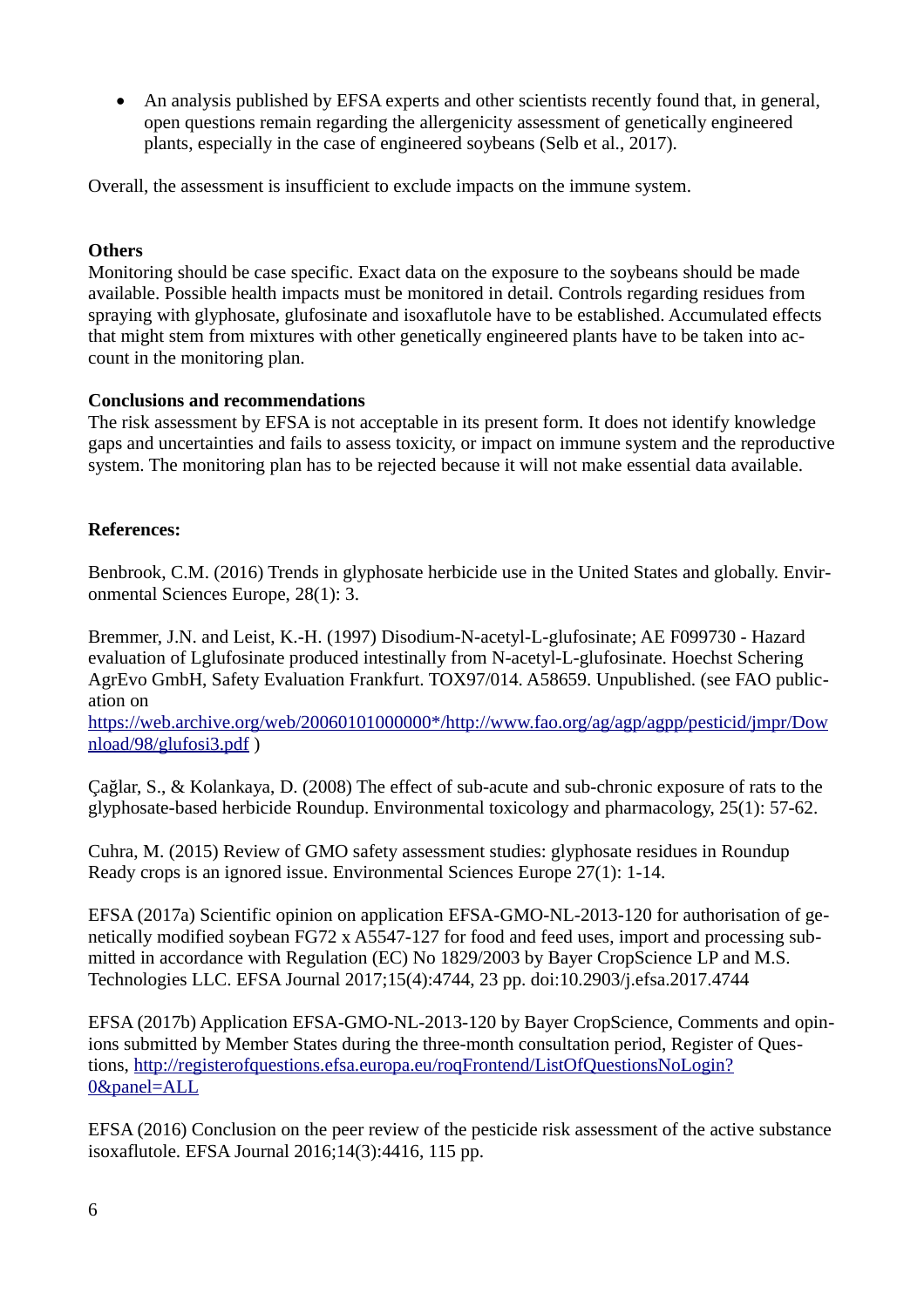http://onlinelibrary.wiley.com/doi/10.2903/j.efsa.2016.4416/full

EFSA (2015a) Conclusion on the peer review of the pesticide risk assessment of the active substance glyphosate. EFSA Journal, 13 (11):4302.

EFSA (2015b) Statement of EFSA on the request for the evaluation of the toxicological assessment of the coformulant POE-tallowamine. EFSA Journal, 13(11):4303.

EFSA (2011) Scientific Opinion on Guidance for risk assessment of food and feed from genetically modified plants. EFSA Journal 2011; 9(5): 2150. [37 pp. doi:10.2903/j.efsa.2011.2150.

EFSA (2010) Scientific Opinion on the assessment of allergenicity of GM plants and microorganisms and derived food and feed. EFSA Journal 2010; 8(7):1700, 168 pp.

EU Pesticides Database (2017) Glufosinate. accessed 9 May, 2017. [http://ec.europa.eu/food/plant/pesticides/eu-pesticides-database/public/?event=activesubstance.de](http://ec.europa.eu/food/plant/pesticides/eu-pesticides-database/public/?event=activesubstance.detail&language=EN&selectedID=1436)[tail&language=EN&selectedID=1436](http://ec.europa.eu/food/plant/pesticides/eu-pesticides-database/public/?event=activesubstance.detail&language=EN&selectedID=1436)

IARC (2015) Glyphosate Monograph. <http://monographs.iarc.fr/ENG/Monographs/vol112/mono112-02.pdf>

Kleter, G.A., Unsworth, J.B., Harris, C.A. (2011) The impact of altered herbicide residues in transgenic herbicide-resistant crops on standard setting for herbicide residues. Pest Managment Science, 67(10): 1193-1210.

Kraemer, L. (2012) The consumption of genetically modified plants and the potential presence of herbicide residues, legal dossier compiled on behalf of Testbiotech, [http://www.testbiotech.de/sites/default/files/Legal\\_Dossier\\_Kraemer\\_Pesticide\\_RA\\_PMP.pdf](http://www.testbiotech.de/sites/default/files/Legal_Dossier_Kraemer_Pesticide_RA_PMP.pdf)

de Lemos, M.L. (2001) Effects of soy phytoestrogens genistein and daidzein on breast cancer growth. Annals of Pharmacotherapy, 35(9): 1118-1121.

de Liz Oliveira Cavalli, V.L., Cattani, D., Elise Heinz Rieg, C., Pierozan, P., Zanatta, L., Benedetti Parisotto, E., ... & Zamoner, A. (2013) Roundup disrupted male Reproductive Functions By Triggering Calcium-Mediated Cell Death In Rat Testis And Sertoli Cells. Free Radical Biology and Medicine, 65: 335-346.

Mills, E.N.C., Marsh, J.T., Boyle, R., Hoffmann-Sommergruber, K, DuPont, D., Bartra, J., Bakalis, S., McLaughlin, J., Shewry, P.R. (2013) Literature review: 'non-IgE-mediated immune adverse reactions to foods', EFSA supporting publication 2013:EN-527.

Nardi, J., Moras, P. B., Koeppe, C., Dallegrave, E., Leal, M. B., & Rossato-Grando, L. G. (2016) Prepubertal subchronic exposure to soy milk and glyphosate leads to endocrine disruption. Food and Chemical Toxicology. <http://www.sciencedirect.com/science/article/pii/S0278691516304896>

Omran, N.E., & Salama, W.M. (2013) The endocrine disrupter effect of atrazine and glyphosate on Biomphalaria alexandrina snails. Toxicology and industrial health, 0748233713506959.